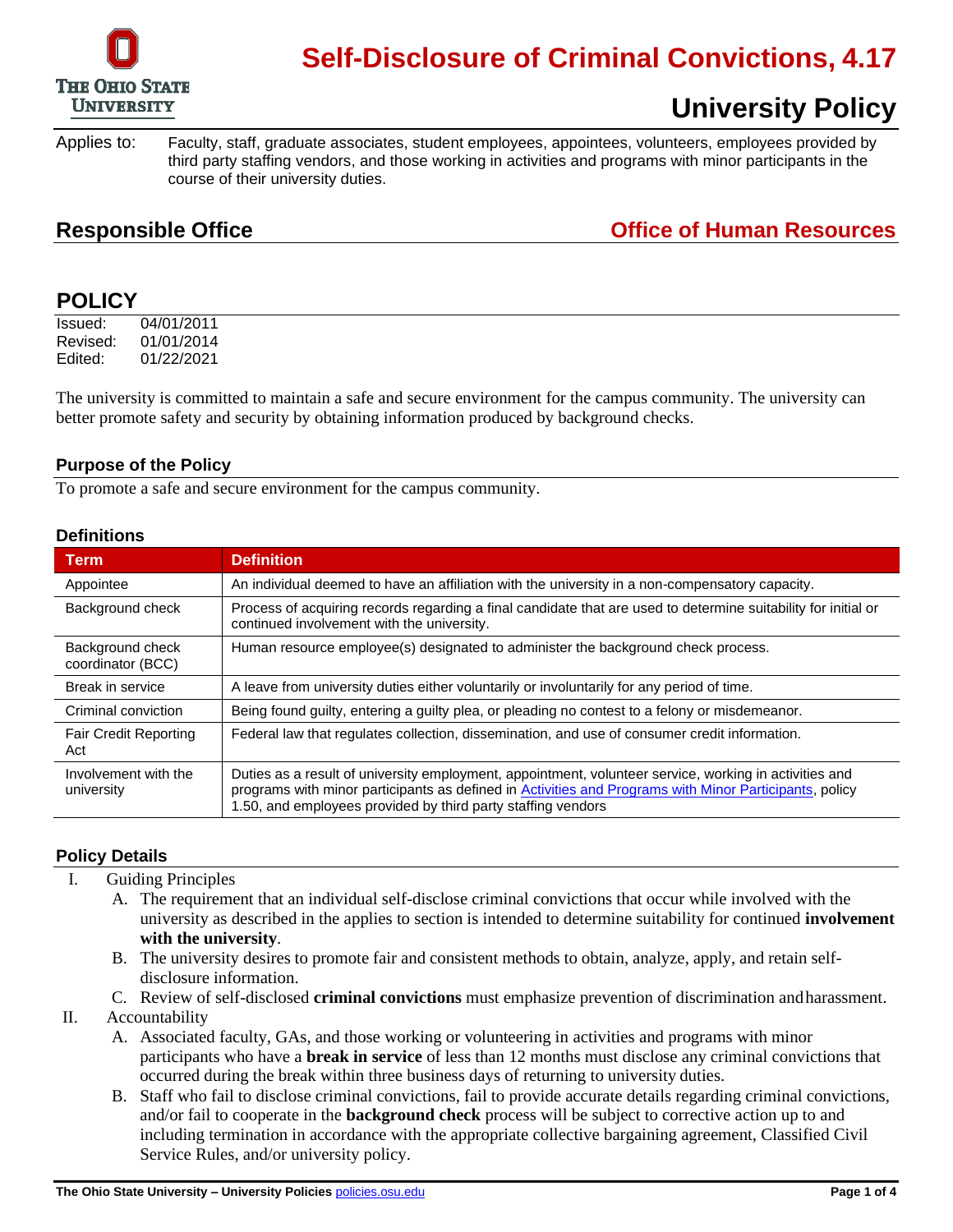

# **University Policy**

- third party staffing vendors, and those working in activities and programs with minor participants in the Applies to: Faculty, staff, graduate associates, student employees, appointees, volunteers, employees provided by course of their university duties.
	- C. Faculty who fail to disclose criminal convictions or fail to provide accurate details regarding criminal convictions, and/or or fail to cooperate in the background check process will be subject to University Rule 3335-5-04.
	- minor participants who fail to disclose criminal convictions or fail to provide accurate details regarding criminal D. Graduate associates, student employees, appointees, volunteers, and those working in activities and programs with convictions will be subject to corrective action, up to and including termination.

### **PROCEDURE**

| Issued:  | 04/01/2011 |
|----------|------------|
| Revised: | 01/01/2014 |
| Edited:  | 01/22/2021 |

- I. Disclosing a Criminal Conviction
	- are required to self-disclose criminal convictions within three business days of the conviction to the unit senior human resource professional (SHRP) or designee or the OHR director of employee relations using the A. Current faculty, staff, graduate associates (GAs), student employees, **appointees**, volunteers, employees provided by third party staffing vendors, and those working in activities and programs with minor participants [Self-Disclosure of Criminal Convictions form.](https://hr.osu.edu/wp-content/uploads/form-self-disclosure-criminal-convictions.pdf)
	- **break in service** of less than 12 months must, within three business days of returning to university duties, self-disclose criminal convictions that occurred during the break to the unit SHRP or designee or the OHR B. Associated faculty, GAs, and those working in activities and programs with minor participants who have a director of employee relations using th[e Self-Disclosure of Criminal Convictions form.](https://hr.osu.edu/wp-content/uploads/form-self-disclosure-criminal-convictions.pdf)
	- C. Individuals self-disclosing a criminal conviction must:
		- 1. Provide truthful, accurate, and complete information;
		- 2. Consent to a background check provided by a third party vendor by signing the Background Check [Disclosure and Authorization form,](https://hr.osu.edu/wp-content/uploads/form-background-check-consent.pdf) if necessary; and
		- 3. Provide requested information or documentation within timelines specified by the OHR director of employee relations.
- II. Assessing Disclosed Criminal Convictions
	- A. Individuals subject to termination due to information revealed via self-disclosure may request that such information be confirmed by a backgroundcheck.
	- B. A criminal conviction is not necessarily a bar to continued involvement with the university. The unit SHRP or designee, will consult with ELR to assess the circumstances surrounding the criminal conviction, time frame, nature, gravity, and relevancy of the criminal conviction to the job duties using Managing Self-Disclosed [Criminal Convictions.](https://hr.osu.edu/wp-content/uploads/417-managing-self-disclosed.pdf)
	- C. The dean or vice president, Office of Academic Affairs, unit SHRP or designee, Office of Legal Affairs and/or continued involvement with the university based on the information received and collected regarding the criminal OHR director of employee relations or designee, as appropriate, will make a determination regarding suitability for conviction.
- III. Disclosed Criminal Convictions Records
	- A. The **BCC** is responsible for providing the individuals subject to a third party vendor background check a copy of the results and a copy of the [Summary of Your Rights Under the Fair Credit Reporting Act](http://hr.osu.edu/policy/resources/415rights.pdf) if the background check results impact continued involvement with the university.
	- B. Individuals who fail to self-disclose a criminal conviction in accordance with this policy must be notified in writing regarding any decision to discontinue their continued involvement with the university.
- IV. Recordkeeping
	- A. For information about the retention of records relating to self-disclosed criminal convictions, refer to the [General University Records Retention Schedule.](http://library.osu.edu/documents/records-management/general-schedule.pdf)
	- B. Self-disclosed criminal convictions must not be stored in personnel files.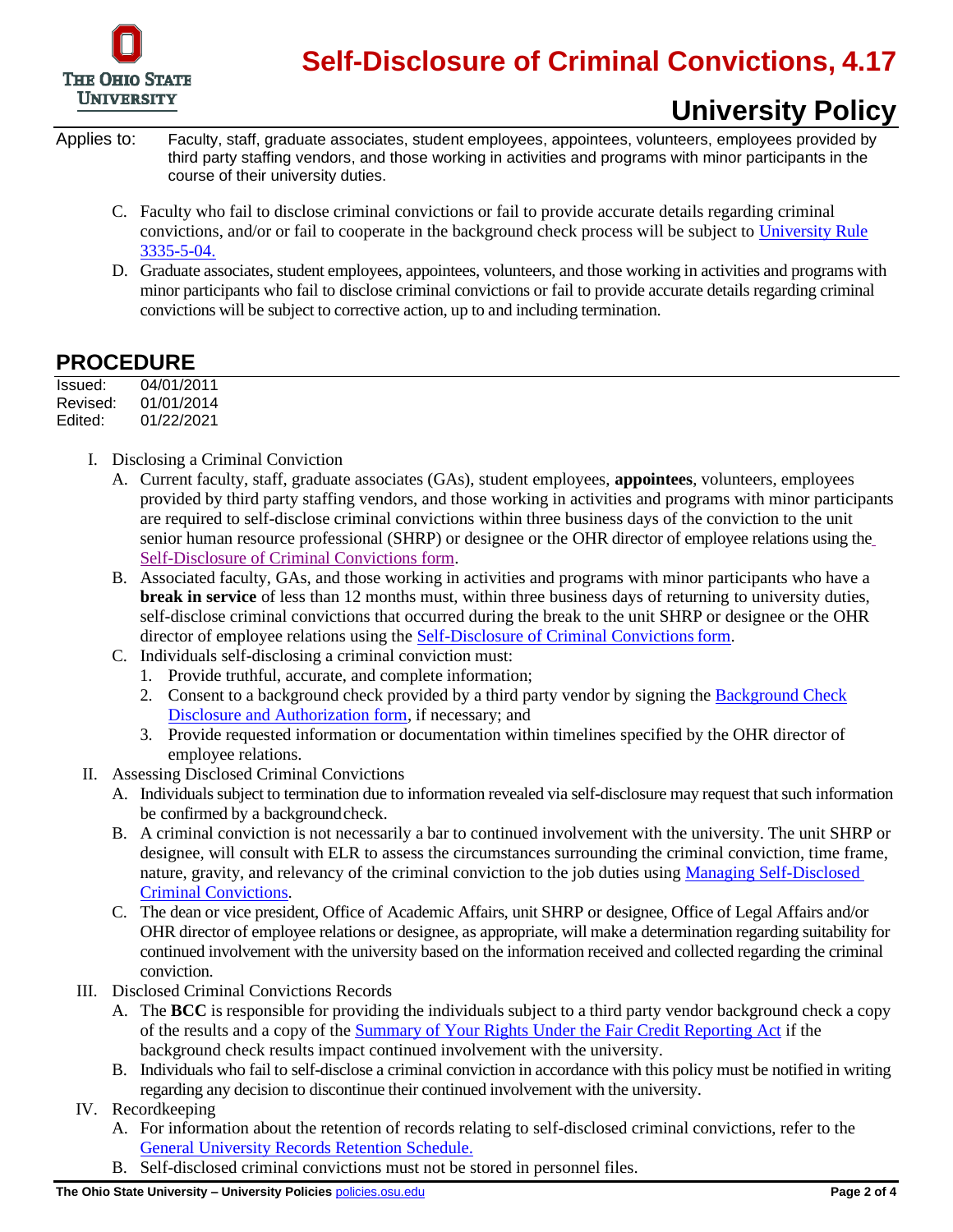

# **Self-Disclosure of Criminal Convictions, 4.17**

# **University Policy**

 third party staffing vendors, and those working in activities and programs with minor participants in the Applies to: Faculty, staff, graduate associates, student employees, appointees, volunteers, employees provided by course of their university duties.

 C. All information received in connection with a self-disclosure of criminal convictions must be treated with discretion and only disclosed when necessary.

#### **Responsibilities**

| <b>Position or Office</b>                                                                                                                                                                                            | <b>Responsibilities</b>                                                                                                                                                                                                                                                                                                                                                                                                                                                                                                                                                                                                                                                                                                                                                                                                                                                                                                                                                                                                                                                                                                                                                                                                                                                                                                                                                                                                                                                                                                                                                                                                                                                                                                                                                                             |
|----------------------------------------------------------------------------------------------------------------------------------------------------------------------------------------------------------------------|-----------------------------------------------------------------------------------------------------------------------------------------------------------------------------------------------------------------------------------------------------------------------------------------------------------------------------------------------------------------------------------------------------------------------------------------------------------------------------------------------------------------------------------------------------------------------------------------------------------------------------------------------------------------------------------------------------------------------------------------------------------------------------------------------------------------------------------------------------------------------------------------------------------------------------------------------------------------------------------------------------------------------------------------------------------------------------------------------------------------------------------------------------------------------------------------------------------------------------------------------------------------------------------------------------------------------------------------------------------------------------------------------------------------------------------------------------------------------------------------------------------------------------------------------------------------------------------------------------------------------------------------------------------------------------------------------------------------------------------------------------------------------------------------------------|
| Current faculty, staff, GAs,<br>student employees,<br>appointees, volunteers,<br>employees provided by<br>third party staffing vendor,<br>and those working in<br>activities and programs<br>with minor participants | 1. Disclose criminal convictions within three business days of conviction occurring by completing and<br>submitting the Self-Disclosure of Criminal Convictions form to the unit SHRP or OHR director of<br>employee relations.<br>2. Auxiliary faculty, GAs, and those working and volunteering in activities and programs with minor<br>participants must disclose criminal convictions that occurred during any break in service of lessthan<br>12 months within three business days of returning to university duties.<br>3. Provide truthful, accurate, and complete information.<br>4. After self-disclosure, consent to a background check performed by a third party vendor by signing the<br>Background Check Disclosure and Authorization form, if necessary. Failure to complete the form may<br>impact the individual's continued involvement with the university.<br>5. Provide requested information or documentation within timelines specified by the OHR director of<br>employee relations.                                                                                                                                                                                                                                                                                                                                                                                                                                                                                                                                                                                                                                                                                                                                                                                        |
| College/VP unit and<br>Human Resource<br>Professional                                                                                                                                                                | 1. Ensure all current and new faculty, staff, GAs, student employees, appointees, volunteers, employees<br>provided by third party staffing vendors, and those working in activities and programs with minor<br>participants are aware of their duties under this policy.<br>2. Communicate in auxiliary faculty offer letters and GA appointment documents, when less than a 12-<br>month break in service has occurred, the requirement to self-disclose any criminal convictions that<br>occurred during the break within three business days of returning to university employment.<br>3. Communicate with those working and volunteering in activities and programs with minor participants,<br>when less than a 12-month break in service has occurred, the requirement to self-disclose any<br>criminal convictions that occurred during the break within three business days of returning to<br>university duties.<br>4. Consult with OHR about self-disclosures and future involvement of individuals who fail to disclose<br>criminal convictions. Review and analyze self-disclosures in consultation with the OHR director of<br>employee relations.<br>5. Prepare necessary documentation in support of appropriate disciplinary action.<br>6. Notify unclassified employees of decision regarding the individual's continued involvement with the<br>university. Notification must be in writing and must include information about future involvement with<br>the university.<br>7. Notify individuals who are barred from future involvement with the university of this designation in<br>writing.<br>8. Ensure third party staffing vendors used by the unit comply with this policy.<br>9. Retain self-disclosed criminal convictions documentation as described in this policy. |
| Office of Human<br>Resources                                                                                                                                                                                         | 1. Disseminate information and consult with units and individuals regarding this policy.<br>2. Serve as BCC for background checks.<br>3. Review and analyze criminal convictions.<br>4. Notify Classified Civil Service employees who are barred from future consideration for employment at<br>the university of this designation in writing.<br>5. Consult with units about self-disclosures and future involvement of individuals who fail to disclose<br>criminal convictions.<br>6. Follow up with HR Professional as necessary regarding any next steps.<br>7. Train HRPs on policy and procedure changes.                                                                                                                                                                                                                                                                                                                                                                                                                                                                                                                                                                                                                                                                                                                                                                                                                                                                                                                                                                                                                                                                                                                                                                                    |

#### **Resources**

- University Policies and Rules •
	- o Activities and Programs with Minor Participants, policy 1.50, hr.osu.edu/public/documents/policy/policy150.pdf
	- o General Records Retention Schedule[, library.osu.edu/documents/records-management/general-schedule.pdf](http://library.osu.edu/documents/records-management/general-schedule.pdf)
	- o University Rule 3335-5-04, [trustees.osu.edu/rules/university-rules/chapter-3335-5-faculty-governance-and](http://trustees.osu.edu/rules/university-rules/chapter-3335-5-faculty-governance-and-committees.html)[committees.html](http://trustees.osu.edu/rules/university-rules/chapter-3335-5-faculty-governance-and-committees.html)